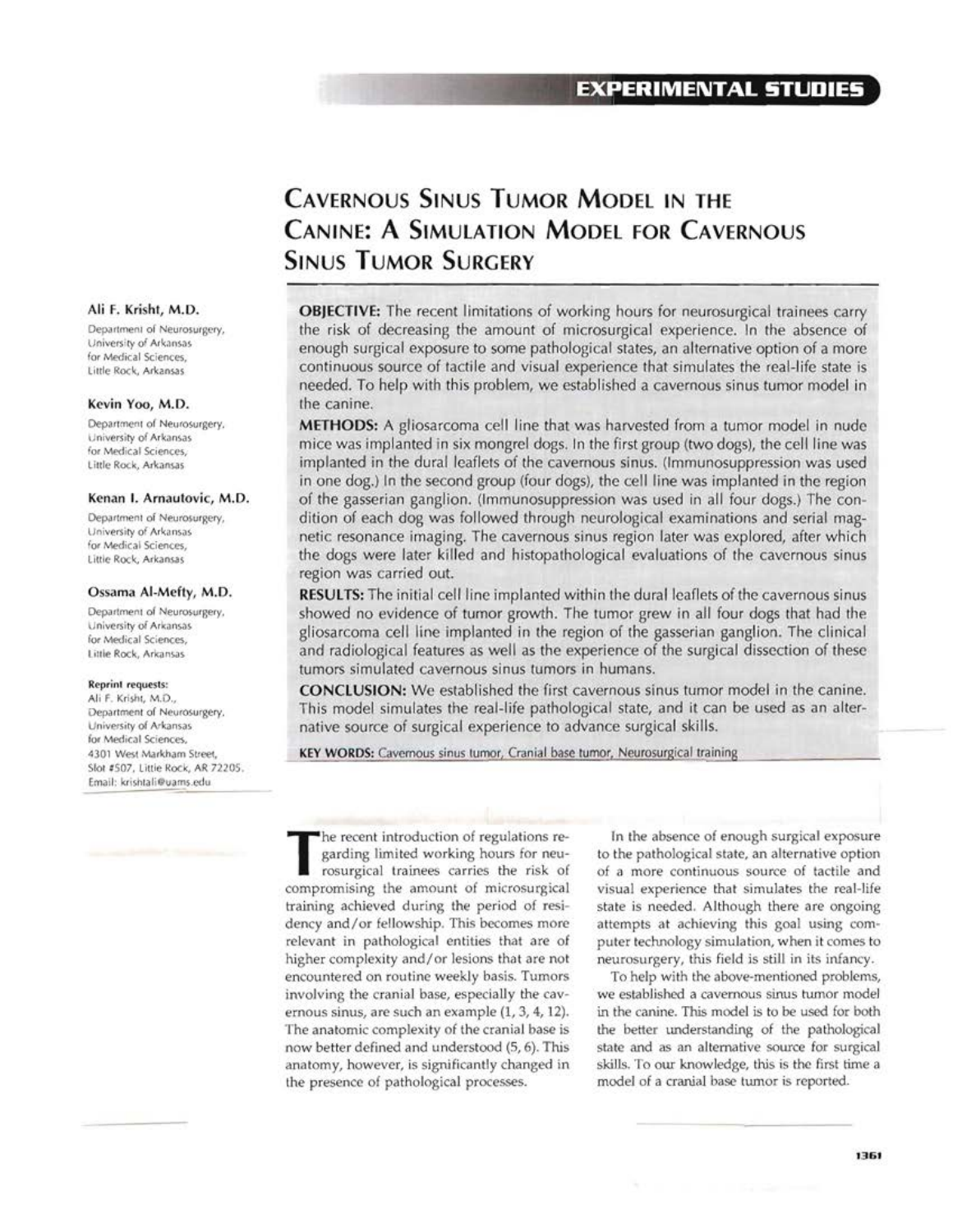# **MATERIALS AND METHODS**

The following protocols met all the guidelines of and were approved by the Institutional Animal Care and Use Committee of the University of Arkansas for Medical Sciences.

## **Growth of Tumor Cells in the Nude Mouse**

Canine gliosarcoma cells, which had been induced chemically in a dog, were obtained from Dr. John Hilton (Johns Hopkins Oncology Center). The frozen tumor stock solution was thawed rapidly before its use, and 50  $\mu$ l of the stock solution (approximately  $2.4 \times 10^5$  cells/ $\mu$ l) was injected subcutaneously in each flank of an adult nude mouse (nu/nu,  $4-6$ wk, 20-25 g; Harlan Sprague-Dawley, Inc., Indianapolis, IN). A drop of the tumor cell suspension was plated with antibiotic free media and incubated overnight at 37°C with 5% CO<sub>2</sub> to test for the presence of bacterial contamination.

Within 1 week, a tumor mass was visible in the skin. The tumor was allowed to grow for an additional 2 to 3 weeks and then was harvested at the time of surgical implantation into the canine. Before tumors were transplanted into the dog, the nude mouse was anesthetized with 0.05 mg/g of sodium pentobarbital and kept alive while the tumor was harvested and implanted into the canine. This was carried out to ensure adequate perfusion of the tumor mass and the survival of the tumor cells. The tumor samples, typically several centimeters in diameter, were minced, and whole pieces were injected with a large-bore needle.

The unused tumor fragments were minced further in media and were spun down at 5000 revolutions per minute for 10 minutes. The supernatant was removed, and the pellet was suspended again in fetal bovine serum and 10% dimethyl sulfoxide. A drop of the tumor cell suspension was plated with antibiotic free media and incubated overnight at 37°C with  $5\%$  CO<sub>2</sub> to test for the presence of bacterial contamination. The cell suspension was made into aliquots, slowly frozen overnight, and then stored in a liquid nitrogen tank. These cells later were implanted into nude mice and then transplanted into dogs.

## **Transplantation of Tumor Cells into the Canine Cavernous Sinus**

Six adult female mongrel dogs (Martin Creek Kennels, Williford, AR) weighing approximately 27 to 31 kg were used in this study. Five had their immune systems suppressed; one did not. For immunosuppression, the dogs were treated for 1 to 4 weeks with cyclosporine (100 mg orally twice daily), azathioprine (50 mg orally twice daily), and prednisone (10 mg orally twice daily) mixed into their food. (This regimen was previously used in an intraparenchymal tumor model in canines [14].) The dogs were kept on the immunosuppressive regimen for the duration of the study.

The dogs were anesthetized with intravenous injections of 22 mg/kg of tiletamine and zolazepam (Telazol; Parke-Davis, Morris Plains, NJ). They were then intubated and placed on a

ventilator. Anesthesia was maintained during surgery with isoflurane at concentrations ranging from 0.5 to 3%, depending on the vital signs, which were monitored throughout the procedure. The scalp was shaved, scrubbed, and draped in a sterile manner and a scalp incision was made over the frontoparietal region. The temporalis muscle was split with cautery and retracted. The underlying cranium was exposed, and a temporal craniectomy, which was 1.5 to 2 cm in diameter, was performed (Fig. 1). The base of the cranium was drilled in the subtemporal region to provide better access to the cavernous sinus. The dural layer was dissected from the base of the skull to the lateral wall of the cavernous sinus. There, the dural leaflets forming the lateral wall of the cavernous sinus was split from the dura propria covering the temporal lobe and exposing the gasserian ganglion in the posterior cavernous sinus wall. The tumor was harvested from the nude mouse host and immediately was transplanted into the dog.

In the initial phase of the study, the tumors were implanted in the dural leaflet forming the roof of the cavernous sinus, which was split. This method was used in two dogs, one whose immune system was suppressed and one whose immune system was normal. No evidence of tumor growth appeared in either dog, which was confirmed by magnetic resonance imaging (MRI) and histopathological studies.

The remaining four dogs were immunosuppressed, and the tumor specimens were implanted into the region of the gasserian ganglion. After the tumor was harvested from the mice, small pieces were minced and then injected with a large-bore needle into the region of the gasserian ganglion. The overlying muscle and skin were then sutured in routine fashion.

White blood cell counts were measured routinely in the animals to detect occult infection or signs of sepsis from the



**FIGURE** 1. Lower right, *illustration of the craniectomy site (the skin incision, the split temporalis muscle, and a low temporal craniectomy).* Left and upper right, *illustration of the temporal lobe retracted upward with the outer dural leaflet of the roof of the cavernous sinus; the tumor cells are injected into the region of the gasserian ganglion.*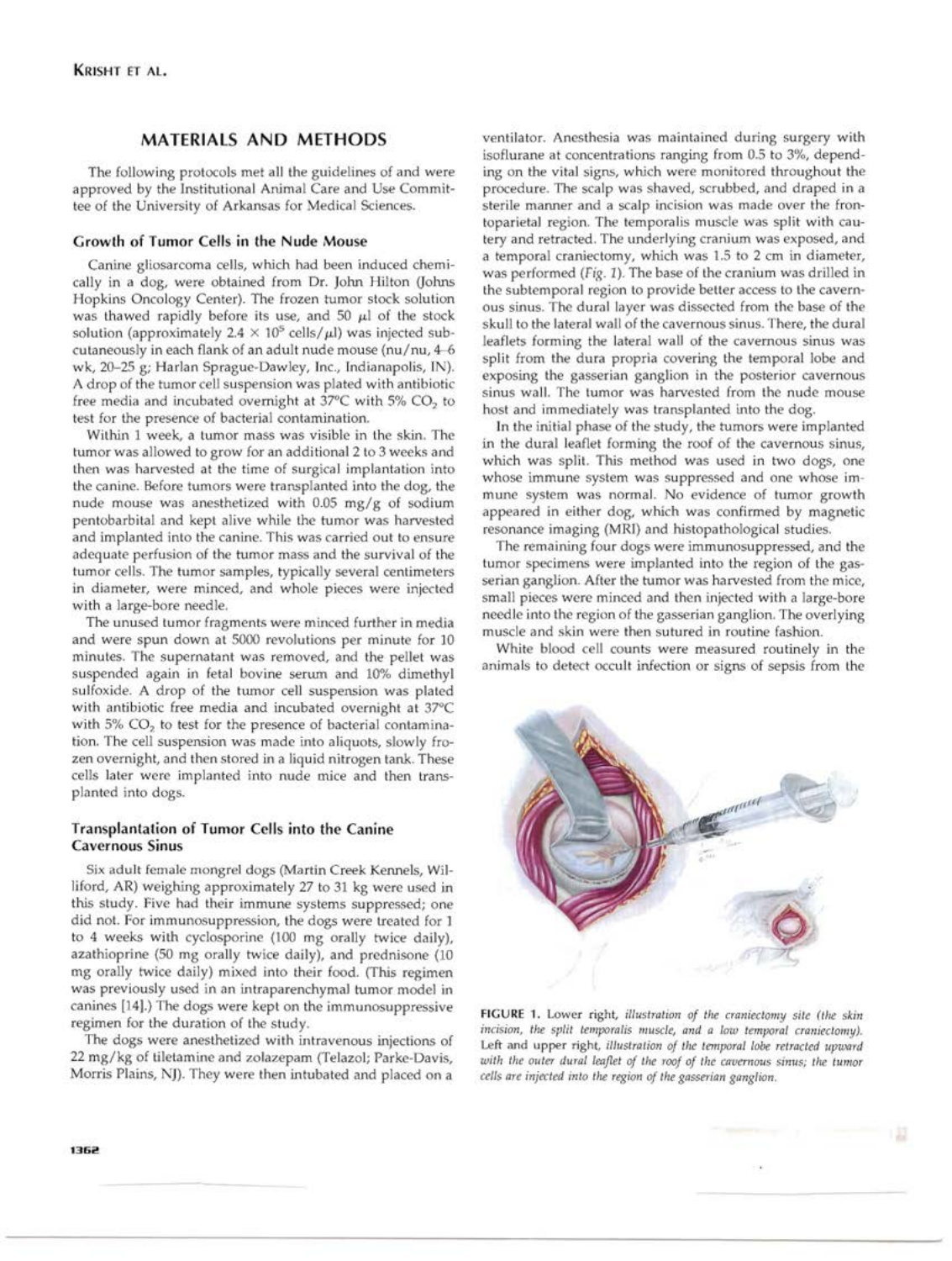immunosuppressive regimen. Moderate elevations of the number of white blood cells were attributed to the steroid therapy. Superficial cellulitis at the surgical site occurred in two dogs and was treated adequately with intramuscular antibiotics.

The procedure used in the third dog was repeated in the remaining three dogs. The growth of the tumor was predictable and to the same extent.

#### **Findings on MRI**

MRI scans were carried out as soon as neurological symptoms developed in a dog or just before sacrifice if no neurological symptoms developed (Days 41 and 52 for Dogs 1 and 2). These images were made with a 1.5 Tesla General Electric machine (General Electric, Milwaukee, WI). The dogs were sedated with intravenous injections of 22 mg/kg of tiletamine and zolazepam (Telazol), which was repeated every 15 to 20 minutes as needed. When the animals were fully sedated, they were laid prone and MRI scans (3-5 mm thickness) of the head were obtained with and without contrast enhancement with gadolinium-diethylenetriamine penta-acetic acid. Approximately 5 ml of contrast material was used for each dog.

## **Harvesting and Histopathological Studies of Transplanted Tumors**

When neurological deficits developed in the dogs (usually cranial neuropathy), the tumors were large enough to fill the cavernous sinus. After obtaining the MRI images and confirming the presence of tumor growth, the dogs were anesthetized for exploration and dissection, and they then were killed with intravenous injections of 0.22 ml/kg sodium pentobarbital (6 g/ml).

The previous incision was reopened, and the bone flap from the first procedure was removed. The tumor site was inspected, and the intracavernous neural and vascular structures were dissected carefully using microsurgical techniques that are routinely applied to the region of the cavernous sinus. Specimens were harvested, fixed in paraffin, embedded, and sectioned at 5  $\mu$ m. The paraffin was removed from the slides, and the specimens were stained with routine hematoxylin and eosin for histopathological studies.

## **RESULTS**

#### **MRI**

-----

The immune system in the first dog was not suppressed, and the tumor cells were implanted in the dural leaflets of the cavernous sinus. No evidence of tumor growth appeared at either the time the MRI scan was performed or at the time of sacrifice (6 wk after implantation). The immune system of the second dog was suppressed, and the tumor cells were implanted in the same anatomic location, but no evidence of tumor growth appeared on either the MRI scan or after sacrifice (>7 wk after implantation). The immune system of the third dog was suppressed for 8 weeks before the tumor cells



**FIGURE** 2. *Coronal enhanced MRI scans of* (A) *Dog* 3 *showing the tumor* (\*) *filling the left cavernous sinus and pushing the temporal lobe superiorly and* (B) *Dog* 4 *with tumor extending back* to *the level of the brainstem.*

were implanted. Twelve days after implantation, neurological deficits developed in the dog, including gait difficulty and extraocular dysfunction. MRl scans taken 2 days later showed the tumor filling the cavernous sinus (Fig. 2). The dog was killed 1 day later; histopathological studies confirmed the presence of the gliosarcoma (Fig. 3). The immune system of the fourth, fifth, and sixth dogs were suppressed for only 12 days before implantation. Neurological deficits occurred at approximately the third week after implantation in the form of abnormal extraocular movement. Two days after the occurrence of symptoms, MRl scans of the head were obtained and revealed the tumor filling the cavernous sinus region (Fig. 2). The dogs were explored and the cavernous sinus region was dissected using microsurgical techniques normally used in the resection of human cavernous sinus lesions. The tumor spread and its dissection was very similar in its visual and tactile experience to human benign cavernous sinus tumors, such as meningiomas, and malignant cavernous sinus tumors, such as adenoid cystic carcinomas (Fig. 4). In two of the dogs, the tumor spread extended posteriorly through the region of Meckel's cave and had to be dissected off the brainstem.

# **Histopathological Studies**

Hematoxylin and eosin stains of the tumor specimens harvested from the cavernous sinus showed the tumor invading the overlying tentorial dura (Fig. 3). The tumor was hypercel-



**FIGURE** 3. *Light microscopic examination of the harvested tumor showing gliosarcoma cells with hypercellularity, extremely pleomorphic nuclei, and marked atypia (hematoxylin and eosin).*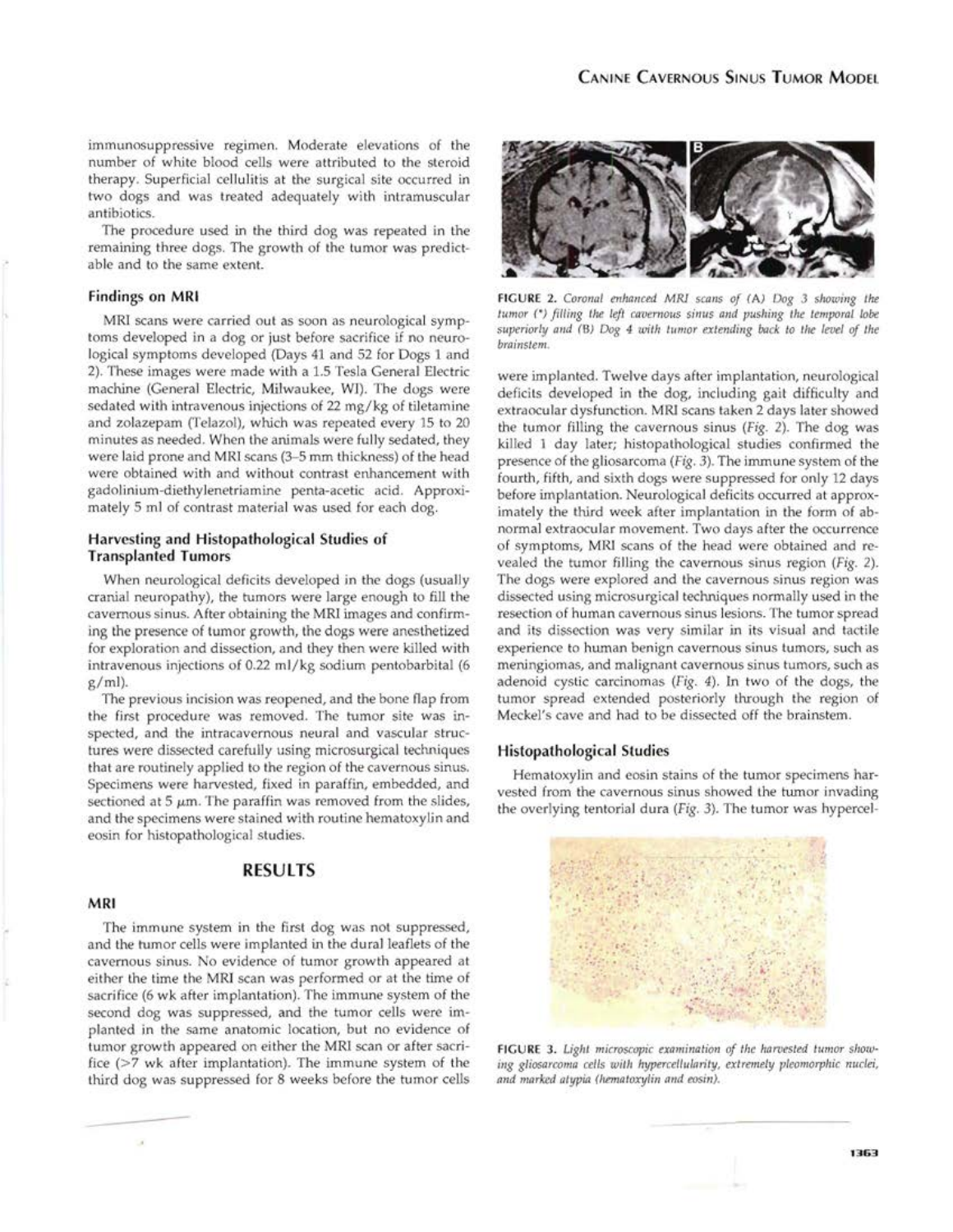

**FICURE** 4. *Intraoperative photos taken during tumor harvest* in *Dog 4.* A, *the temporal lobe* (TL) *elevated and the tumor* (T) *filling the cavernous sinus and elevating the overlying tentorial dura* (Tent). B, *the cavernous sinus after the tumor has been harvested. All anatomic structures have been preserved.* Ill, *oculomotor nerve;* IV, *trochlear nerve;* VI, *abducens nerve;* VI, *ophthalmic branch;* V2, *maxillanj branch;* V3, *mandibular branch of the trigeminal nerve;* TL, *temporal lobe;* D, *dura of the roof of the cavernous sinus.*

lular, with marked pleomorphic cells consistent with a gliosarcoma.

# **DISCUSSION**

Reproducible tumor models in different species of animals have been available for many years and are used currently and frequently in tumor research. The earliest reproducible animal models of intracranial neoplasms were made to promote a better understanding of the behavior of tumors and the pathophysiological changes caused by the tumors. The use of in vivo tumor models also can help to develop new therapeutic methods that later can be used in clinical trials to treat similar tumors in humans (7).

Intracranial tumor models were first developed in rodents through either chemical induction or direct viral inoculation. For example, nitrosourea and the avian sarcoma virus have been used successfully to induce brain tumors in rats (2, 13). But intracranial tumor models in large animals are necessary because of the advantages of studying tumors and their pathological effects using the radiological studies routinely used in clinical practice. Rabotti et al. (9, 10) were among the first to induce brain tumors in rabbits and dogs using the Rous sarcoma virus. Early attempts to transplant tumors into the

were reported in 1967 by O'Malley and O'Doherty (8). These investigators were unsuccessful in transplanting all homologous and heterologous tumors, except for an infectious venereal lymphosarcoma implanted into a dog's brain. This implantation was a subdural placement of solid tumor pieces harvested from another dog with a subcutaneous tumor. Although the tumor did not originate from a nervous system cell line, this successful attempt was significant for the later development of brain tumor models. In 1982, Salcman et al. (11) modified the transplantable

canine glioma model developed previously. They successfully passed brei from the original tumor from dog to dog, crossing over different strains, until an intracerebral injection in a weanling successfully and reproducibly induced fatal brain tumors that had similar features to human glioblastoma. The refinement of this model allowed subsequent collection of data on the pathophysiology of brain tumors in large animals. These data eventually were translated into clinical trials. Whelan et al. (14) used a canine glioma model to study the differences in computed tomographic and MRi scans of brain tumors and the potential use of light therapy to treat posterior fossa tumors. These studies were performed with intracerebral injections of canine glioma cells. But no attempts to develop and study cranial base tumor models have been reported.

brains of large animals such as dogs, rabbits, and guinea pigs

## **Cranial Base Tumor Model**

A large variety of benign and malignant brain tumors frequently involve the cranial base. These lesions previously were considered impossible to operate on and difficult to treat. Their outcome used to be associated with a high mortality and/or significant morbidity. The recent improvements in cranial base surgical techniques have had a positive impact on the outcome of patients with these tumors, especially those with benign lesions (1, 3, 4,12). These results were achieved by the hands of few and are not easy to replicate. The trend of decreasing working hours is going to make it very difficult for neurosurgical trainees even to be present while the surgery progresses. This is why finding alternatives to the classic sources of surgical experience becomes important. Recent efforts to establish computer-generated simulations are still faced with a significant challenge of replicating the tactile and visual experience of the real-life state. Our model was able to replicate such an experience. Its value was best proven in establishing a dissection plan that will help to identify the course of the intracavernous cranial nerves and the internal carotid artery before tumor resection is started. This can help trainees in their microdissection plan, which will improve the safety of the procedure. This model also was helpful in learning techniques to control cavernous sinus bleeding with minimal blood loss. The dissections of the tumor off the intracavernous cranial nerves, without injury, was a very valuable exercise (Fig. 4).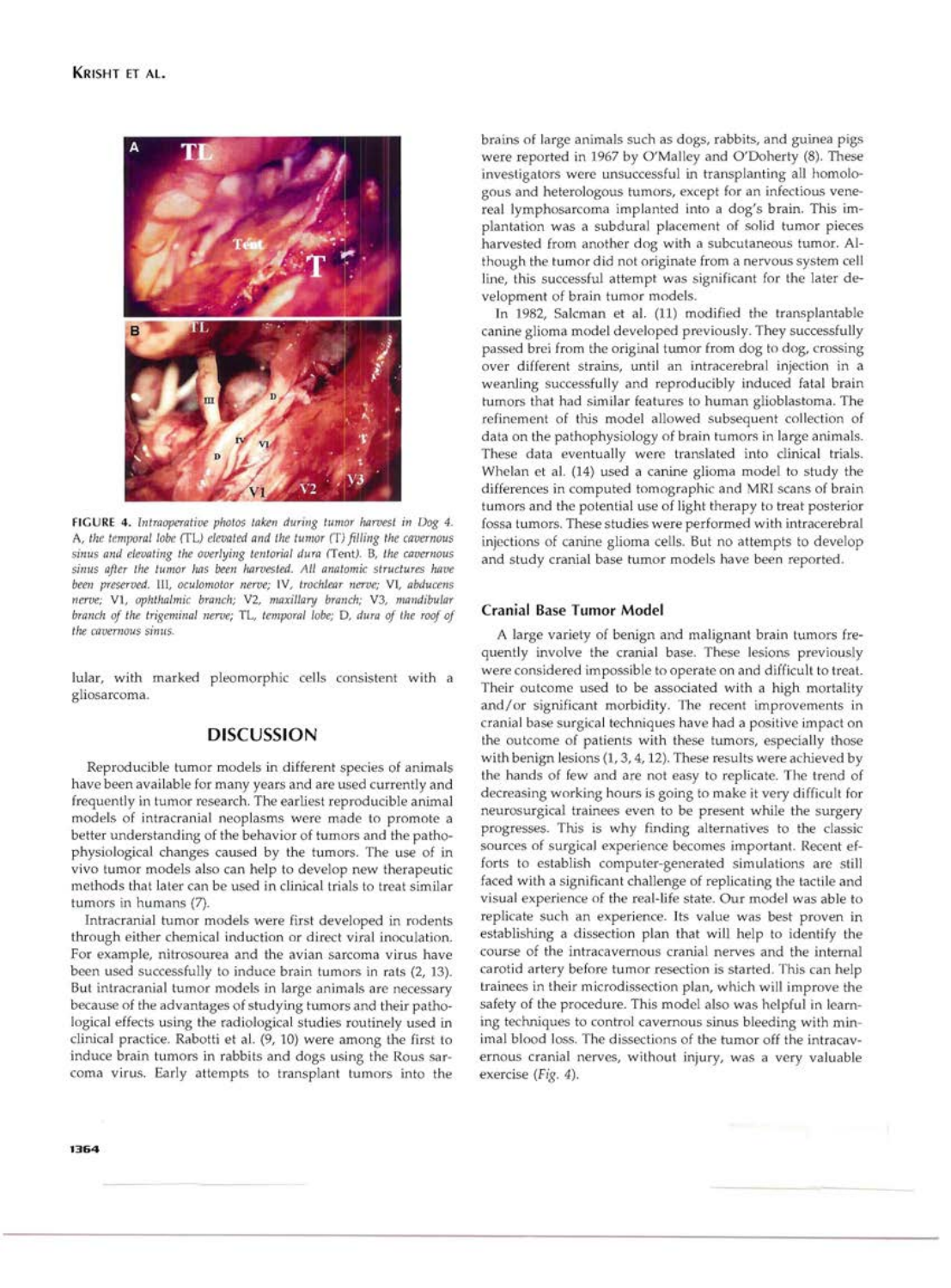# **CONCLUSION**

To our knowledge, this is the first reported cranial base and cavernous sinus tumor model. This model simulates the reallife pathological state. It can be used as an alternative source of surgical experience to advance surgical skills. In addition to its potential use for studying different treatments, this model has significant potential for studies that can help surgeons to understand better the pathophysiological and hemodynamic changes occurring in the cavernous sinus when it is invaded by a tumor.

## **REFERENCES**

- 1. Al-Mefty O: Surgery of the Cranial Base. Boston, Kluwer Academic Publishers, 1989.
- 2. Copeland DD, Vogel FS, Bigner DD: The induction of intracranial neoplasms by the inoculation of avian sarcoma virus in perinatal and adult rats. J Neuropathol Exp Neurol 34:340-358, 1975.
- 3. Dolenc VV: Direct microsurgical repair 01 intracavernous lesions. J Neurosurg 58:824-831,1983.
- 4. Dolenc VV, Kregar T, Ferluga M, Fettich M, Morina A: Treatment of tumors invading the cavernous sinus, in Dolenc VV (ed): *The Cavernous Sinus.* New York, Springer-Verlag, 1987, pp 377-39l.
- 5. Harris FS, Rhoton AL Jr: Anatomy of the cavernous sinus. J Neurosurg 45:169-180, 1976.
- 6. Krisht A, Barnett DW, Barrow DL, Bonner G: The blood supply 01 the intracavernous cranial nerves: An anatomic study. Neurosurgery 34:275-279, 1994.
- 7. Merker PC, Wodinsky 1, Geran Rl: Review 01 selected experimental brain tumor models used in chemotherapy experiments. Cancer Chemother Rep 59:729-736, 1975.
- 8. O'Malley WE, O'Doherty D: Growth of a transplanted tumor in the dog's brain. Trans Am Neurol Assoc 92:277-278, 1967
- 9. Rabotti GF, Grove AS Jr, Sellers RL, Anderson WR: Induction of multiple brain tumours (gliomata and leptomeningeal sarcomata) in dogs by Rous sarcoma virus. Nature 209:884-886, 1966.
- 10. Rabotti GF, Sellers RL, Anderson WA: Leptomeningeal sarcomata and gliomata induced in rabbits by Rous sarcoma virus. Nature 209:524-526, 1966.
- 11. Salcman M, Scott EW, Schepp RS, Knipp HC, Broadwell RD: Transplantable canine glioma model for use in experimental neuro-oncology. Neurosurgery 11:372-381, 1982.
- 12. Sekhar LN, Jannetta PJ: Petroclival and medial tentorial meningiomas, in Sekhar LN, Schramm VL Jr (eds): *Tumors of the Cranial Base: Diagnosis and Treatment.* Mount Kisco, Futura, 1987.
- 13. Swenberg JA, Koestner A, Wechsler W: The induction of tumors of the nervous system in rats with intravenous methylnitrosourea (MNU). J Neuropathol Exp Neurol 30:122, 1971.
- 14. Whelan HT, Clanton JA, Wilson RE, Tulipan NB: Comparison of CT and MRl brain tumor imaging using a canine glioma model. Pedialr Neurol 4:279-283,1988.
- 15. Whelan HT, Schmidt MH, Segura AD, McAuliffe TL, Bajic DM, Murray KJ, Moulder JE, Strother DR, Thomas JP, Meyer GA: The role 01 photodynamic therapy in posterior fossa brain tumors: A preclinical study in a canine glioma model. J Neurosurg 79:562-568, 1993.

#### Acknowledgments

We thank John Hilton, Ph.D. (Johns Hopkins University Oncology Center), for providing the gliosarcoma cells; John Lowry, D.V.M., and Treva Donley, C.V.T., in the Division 01 Laboratory Animal Medicine at the University 01 Arkansas for Medical Sciences, for their valuable assistance in surgery and immunosuppression of the study animals; Greg Jacob, B.S.R.T.M.R., in the Department of Radiology, for the MRI scans; and Muhammad M. Husain, M.D., for the histopathological studies. This study was supported by Grant RII8922108 from the National Science Foundation.

# **COMMENTS**

Krisht et al. report <sup>a</sup> canine tumor model for cavernous sinus surgery. A gliosarcoma cell line was grown in nude mice and harvested for implantation in mongrel canines. The cavernous sinus was accessed via a temporal craniectomy, and minced fresh tumor samples were implanted within the dural leaflet forming the roof of the cavernous sinus or into the region of the gasserian ganglion. Only immunosuppressed dogs with implantation in the gasserian ganglion demonstrated tumor growth. After symptoms developed, a magnetic resonance imaging (MRI) scan was obtained, and the animals were surgically explored by use of microsurgical techniques for the preservation of neurovascular structures. The animals were subsequently killed.

Radiosurgery has become the first-line therapy for many lesions of the cavernous sinus. When undertaken, microsurgery of the cavernous sinus remains technically challenging. Before attempting such surgery, surgeons will benefit from time spent practicing in the cadaver laboratory and using virtual reality simulations. However, these methods lack the added challenges of pathological distortion of normal anatomy and bleeding. The authors have created a canine model that addresses these deficiencies. The main drawback of this model seems to be the resource requirement. Furthermore, a more elegant method of tumor implantation might be percutaneous injection into the region of the gasserian ganglion via the foramen ovale, providing a more virgin territory for subsequent exploration.

> Pankaj Gore Robert F. Spetzler *Phoenix, Arizona*

The authors developed <sup>a</sup> cavernous sinus tumor model in the dog for a better understanding of the pathological state of skull base tumors and as an alternative source of tactile and visual experience for training of surgical skills. They succeeded using injections of whole pieces of canine gliosarcoma tumors into the gasserian ganglion of immunocompromised dogs after the tumors had been grown subcutaneously and harvested from nude mice. The model seems to be effective and reproducible, and thus, other centers may use and profit from this model. It is highly desirable to have an animal model to train such complex surgical skills. We believe that this model has significant potential for studying tumor biology at the skull base. Its use as a source of surgical experience to advance surgical skills might be of benefit for all neurosurgeons or neurosurgical trainees, independent of their working hours.

> Volker Seifert Jiirgen Beck *Frankfurt, Germany*